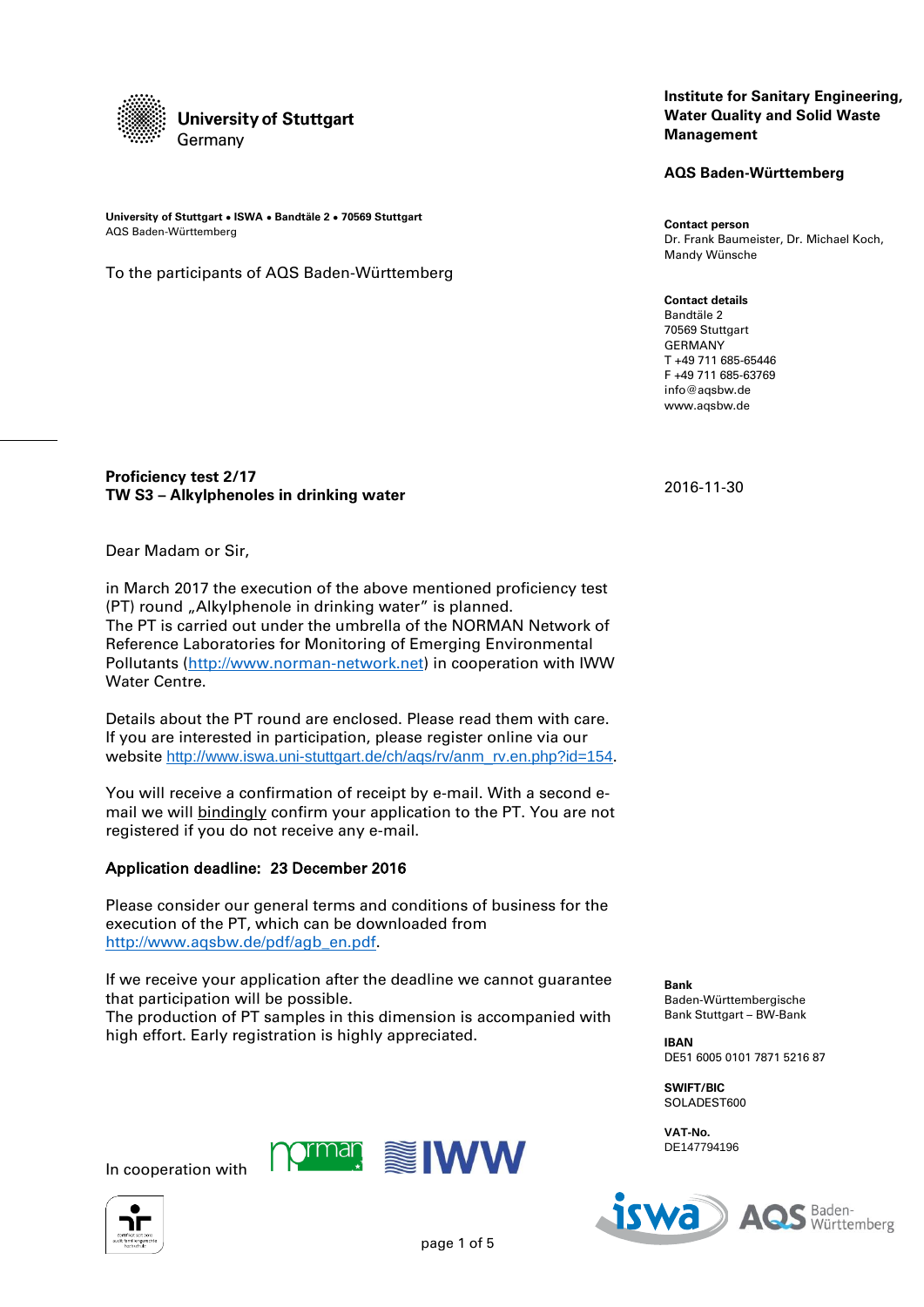If you have any questions, please do not hesitate to contact us: **AQS Baden-Württemberg** AQS Baden-Württemberg, Bandtäle 2, 70569 Stuttgart, Germany<br>Phone: +49 711 685 65446 +49 711 685 65446 Telefax: +49 711 685 63769<br>E-Mail: info@agsbw.de info@aqsbw.de Contact: Mandy Wünsche, Dr. Frank Baumeister, Dr. Michael Koch

Best regards

Hoes

Scientific director AQS

Annex: Details of the proficiency test exercise

F.J.A

Dr.-Ing. Michael Koch Dr.-Ing. Frank Baumeister<br>Scientific director AQS PT coordinator

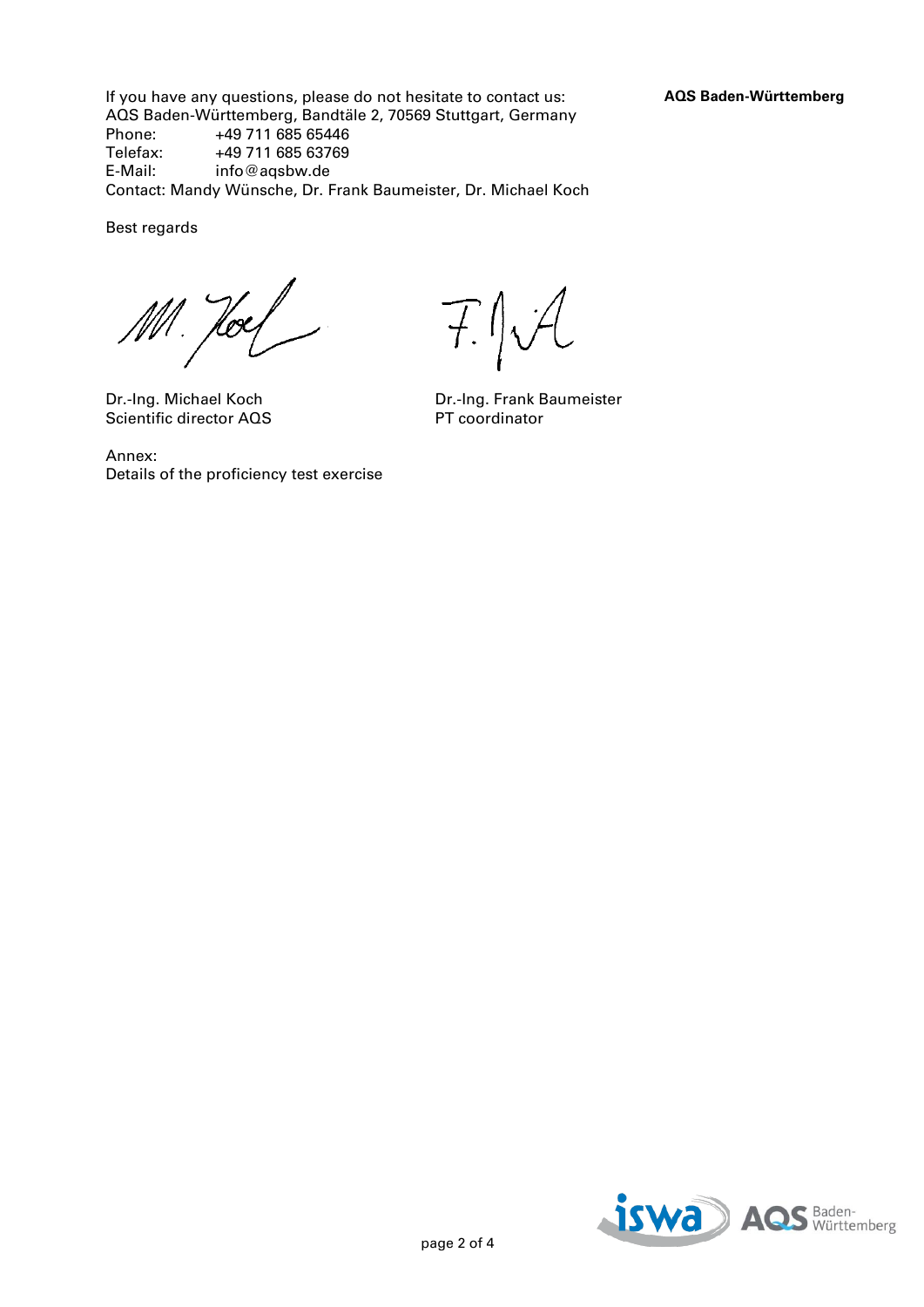

## Details of the proficiency test round 2/17 TW S3 – Alkylphenols in drinking water – March 2017

## Parameters

| notation long (notation<br>short) | parameter or parameter group                   | <b>CAS-number of the</b><br>parameter or parameter<br>group |
|-----------------------------------|------------------------------------------------|-------------------------------------------------------------|
| Nonylphenol (NP)                  | 4-Nonylphenol (branched) /<br>isomeres mixture | 84852-15-3                                                  |
| Octylphenol (OP)                  | 4-(1,1',3,3'-tetramethylbutyl)-<br>phenol      | 140-66-9                                                    |
| Bisphenol-A (BPA)                 | Bisphenol-A                                    | 80-05-7                                                     |

#### **Matrix**

Drinking water

#### Dates and deadlines

Registration deadline: 23 December 2016

# Please register for this PT only via our website www.aqsbw.de.

You will receive a confirmation of receipt by e-mail. With a second e-mail we will bindingly confirm your application to the PT. You are not registered if you do not receive any e-mail.

Dispatch of the samples: 07 March 2017

## Deadline for submission of results: 27 March 2017; 24:00h in written form to the provider. Results submitted after the deadline will not be accepted.

#### Sample dispatch

Samples will be sent by courier service.

#### Sample details

 3 samples for the determination of Nonylphenol, Octylphenol and Bisphenol A in 1000-ml-ground bottles.

#### Permitted analytical methods

Participants are free to choose a suitable method.

# Limit of quantification

The analytical methods must be able to achieve the following limits of quantification:

| parameter          | limit of quantification [µg/l] |
|--------------------|--------------------------------|
| Nonylphenol        | 0.08                           |
| Octylphenol        | 0.02                           |
| <b>Bisphenol A</b> | 0.02                           |